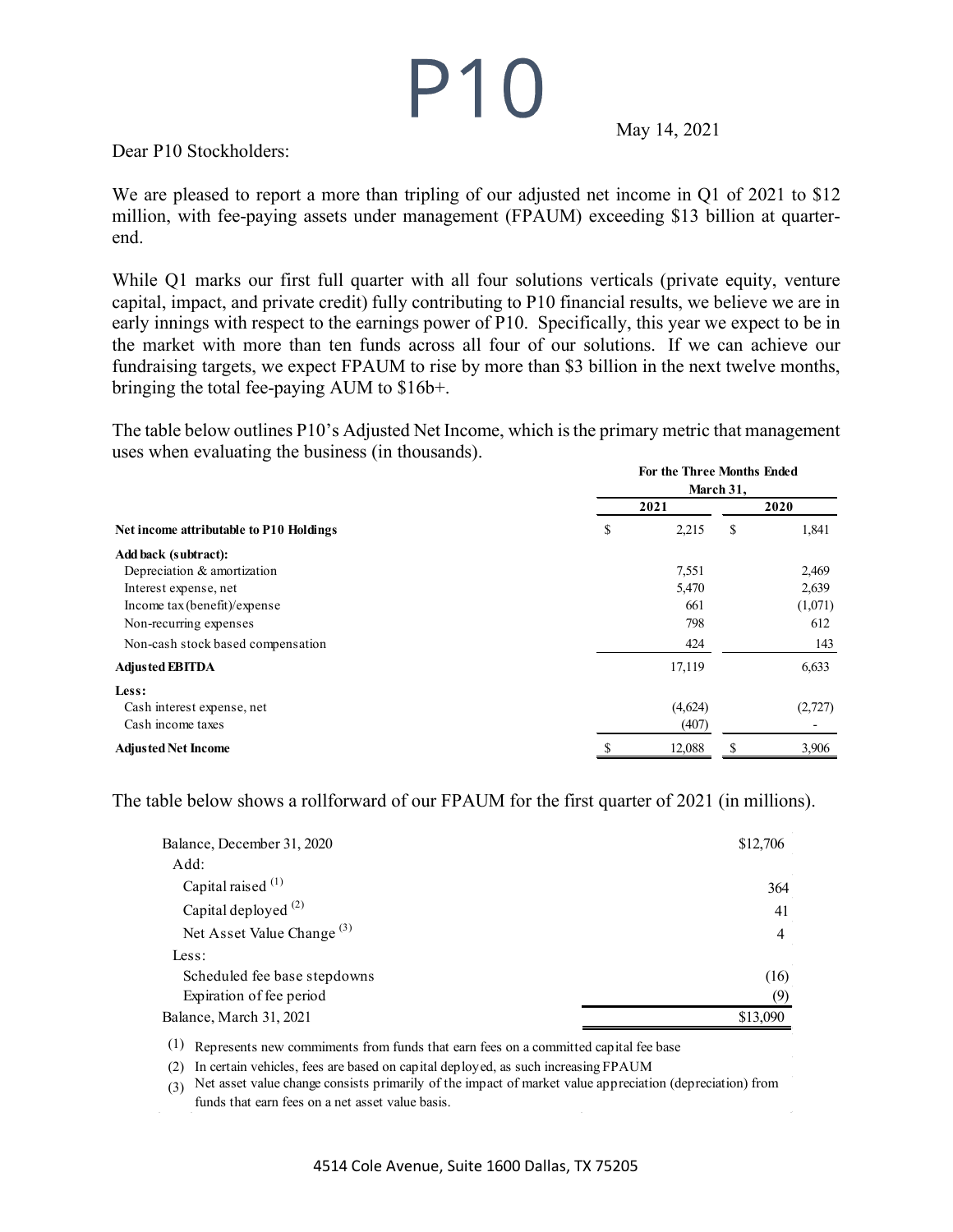May 14, 2021 Page 2

As a reminder to our shareholders, our financial model is unique. Specifically:

- Virtually all of our revenues consist of management and advisory fees, with a duration of those fees at fund launch of seven to fifteen years.
- Our peer-leading management fee rates are stable (and expected to remain stable) at approximately 100bps on FPAUM.
- Our peer-leading adjusted EBITDA margins should approximate 55-60% going forward.
- Our structure promotes peer leading alignment with LPs (virtually 100% of the carried interest from our funds goes directly to the P10 investment teams, incentivizing optimal investment performance) and with P10 shareholders (of the approximately 157 million fully diluted shares outstanding assuming full conversion of our convertible preferred, approximately 115 million, or 73% are owned by insiders who have not sold a single share since inception).
- With our unique tax asset and limited capital spending requirements, our profit conversion from Adjusted EBITDA to Adjusted Net Income is efficient, with the only material deduction stemming from cash interest expense, which today sits at approximately \$4.5 million per quarter.
- Because of our free cash flow generation and limited capital reinvestment needs, we have flexibility to pay down debt (thereby lowering our interest drag and bolstering Adjusted Net Income) and/or add additional solutions verticals. Our M&A pipeline remains full.

We are blessed to sit at a "win-win" intersection of finance. With our diversified solutions offering across four differentiated verticals and multi-decade investment track records in each, we believe we are able to offer unique solutions to clients in search of superior risk-adjusted returns. As we perform for our clients, our funds generate additional AUM which benefits our P10 shareholders (of which insiders represent the vast majority), and generates the potential for additional carried interest for P10 employees. And so the virtuous cycle continues.

Finally, we continue to explore opportunities to uplist onto a national exchange. With our reported Q1 financials alongside those we expect to report going forward, we believe direct comparisons to our solutions peer group are warranted and would benefit all P10 stakeholders. Given heavy insider ownership, we are firmly focused on long term value creation.

Sincerely,

Robert Alpert and C. Clark Webb Co-Chief Executive Officers